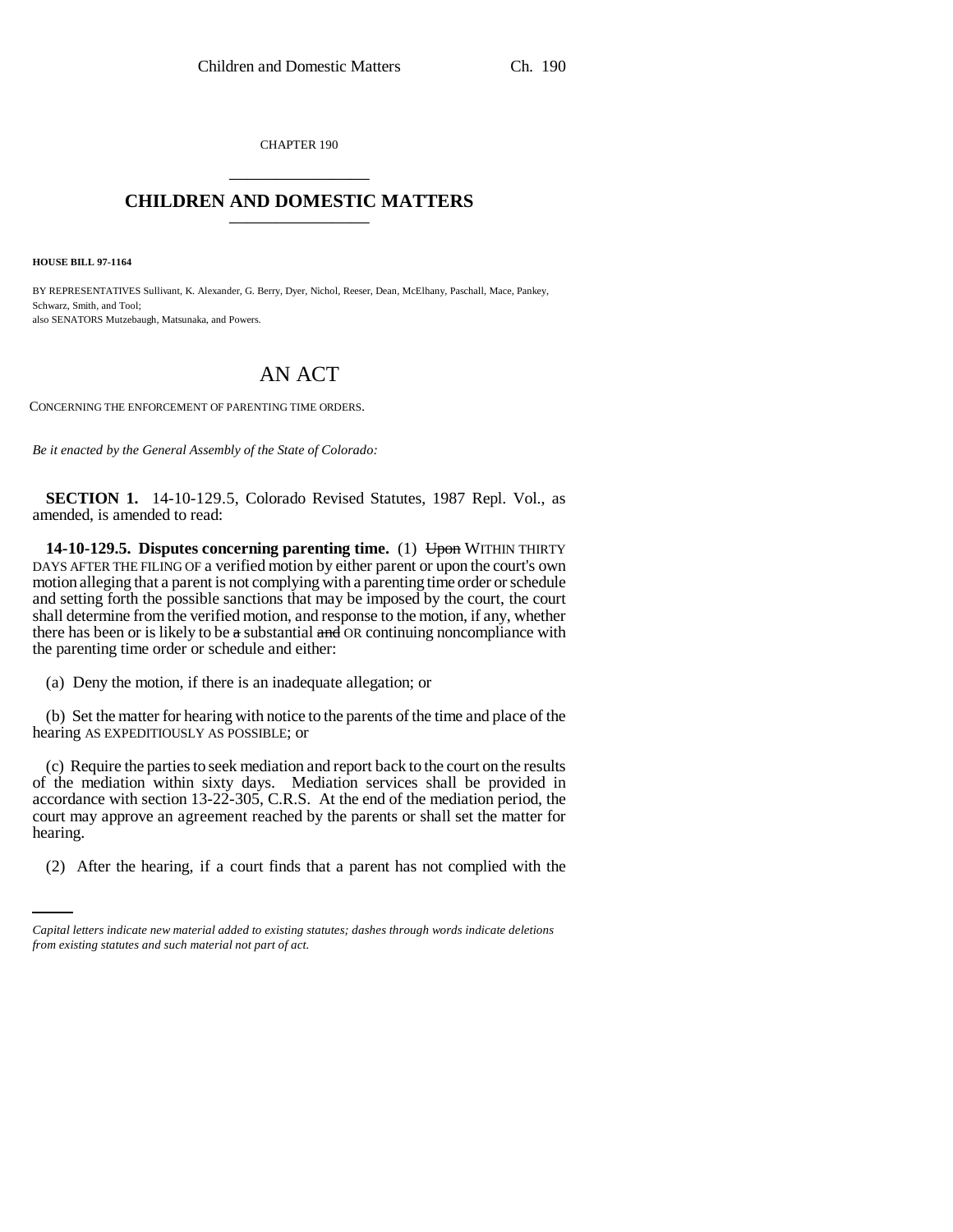## Ch. 190 Children and Domestic Matters

parenting time order or schedule and has violated the court order, the court, in the best interests of the child, may issue orders which may include but need not be limited to SHALL ISSUE AN ORDER WHICH MAY INCLUDE BUT NOT BE LIMITED TO ONE OR MORE OF THE FOLLOWING ORDERS:

(a) AN ORDER imposing additional terms and conditions which THAT are consistent with the court's previous order; except that the court shall separate the issues of child support and parenting time and shall not condition child support upon parenting time;

(b) AN ORDER modifying the previous order to meet the best interests of the child;

(b.3) AN ORDER REQUIRING EITHER PARENT OR BOTH PARENTS TO ATTEND A PARENTAL EDUCATION PROGRAM AS DESCRIBED IN SECTION 14-10-123.7, AT THE EXPENSE OF THE NONCOMPLYING PARENT;

(b.7) AN ORDER REQUIRING THE PARTIES TO PARTICIPATE IN FAMILY COUNSELING PURSUANT TO SECTION 13-22-313, C.R.S., AT THE EXPENSE OF THE NONCOMPLYING PARENT;

(c) AN ORDER requiring the violator to post bond or security to insure future compliance;

(d) AN ORDER requiring that makeup parenting time be provided for the aggrieved parent or child under the following conditions:

(I) That such parenting time is of the same type and duration of parenting time as that which was denied, including but not limited to parenting time during weekends, on holidays, and on weekdays and during the summer;

(II) That such parenting time is made up within one year SIX MONTHS after the noncompliance occurs, UNLESS THE PERIOD OF TIME OR HOLIDAY CAN NOT BE MADE UP WITHIN SIX MONTHS IN WHICH CASE THE PARENTING TIME SHALL BE MADE UP WITHIN ONE YEAR AFTER THE NONCOMPLIANCE OCCURS;

(III) That such parenting time is TAKES PLACE AT THE TIME AND in the manner chosen by the aggrieved parent if it is in the best interests of the child;

(e) AN ORDER finding the parent who did not comply with the parenting time schedule in contempt of court and imposing a fine or jail sentence;

(e.5) AN ORDER IMPOSING ON THE NONCOMPLYING PARENT A CIVIL FINE NOT TO EXCEED ONE HUNDRED DOLLARS PER INCIDENT OF DENIED PARENTING TIME;

(f) AN ORDER scheduling a hearing for modification of custody with respect to a motion filed pursuant to section 14-10-131 or 14-10-131.5;

(g) Awarding to the aggrieved party, where appropriate, actual expenses, including attorney fees, court costs, and expenses incurred by a parent because of the other parent's failure to provide or exercise court-ordered parenting time. Nothing in this section shall preclude a party's right to a separate and independent legal action in tort.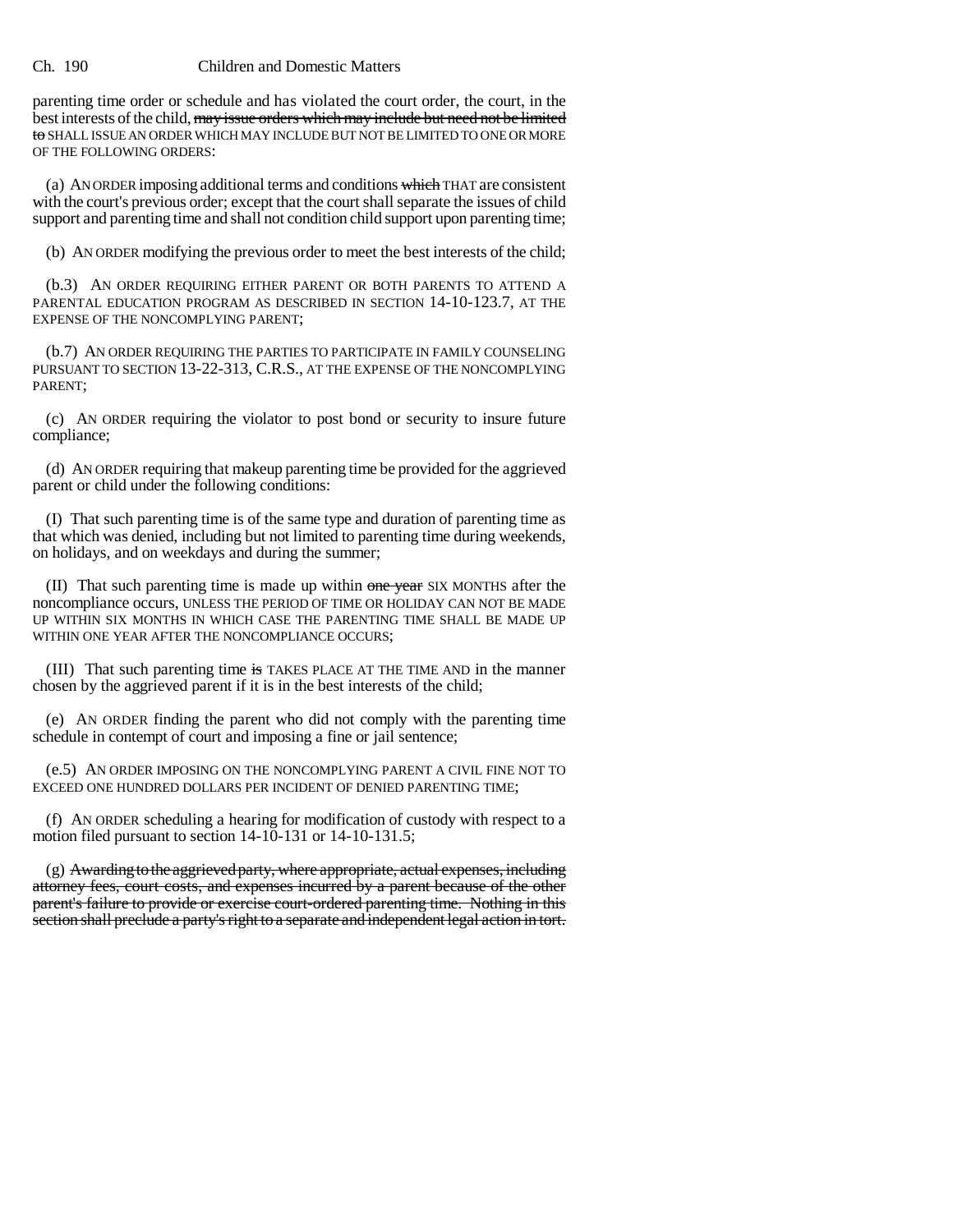(h) ANY OTHER ORDER THAT MAY PROMOTE THE BEST INTERESTS OF THE CHILD OR CHILDREN INVOLVED.

(3) ANY CIVIL FINES COLLECTED AS A RESULT OF AN ORDER ENTERED PURSUANT TO PARAGRAPH (e.5) OF SUBSECTION (2) OF THIS SECTION SHALL BE TRANSMITTED TO THE STATE TREASURER, WHO SHALL CREDIT THE SAME TO THE DISPUTE RESOLUTION FUND CREATED IN SECTION 13-22-310, C.R.S.

(4) IN ADDITION TO ANY OTHER ORDER ENTERED PURSUANT TO SUBSECTION (2) OF THIS SECTION, THE COURT SHALL ORDER A PARENT WHO HAS FAILED TO PROVIDE COURT-ORDERED PARENTING TIME OR TO EXERCISE COURT-ORDERED PARENTING TIME TO PAY TO THE AGGRIEVED PARTY, ATTORNEY'S FEES, COURT COSTS, AND EXPENSES THAT ARE ASSOCIATED WITH AN ACTION BROUGHT PURSUANT TO THIS SECTION. IN THE EVENT THE PARENT RESPONDING TO AN ACTION BROUGHT PURSUANT TO THIS SECTION IS FOUND NOT TO BE IN VIOLATION OF THE PARENTING TIME ORDER OR SCHEDULE, THE COURT MAY ORDER THE PETITIONING PARENT TO PAY THE COURT COSTS, ATTORNEY FEES, AND EXPENSES INCURRED BY SUCH RESPONDING PARENT. NOTHING IN THIS SECTION SHALL PRECLUDE A PARTY'S RIGHT TO A SEPARATE AND INDEPENDENT LEGAL ACTION IN TORT.

**SECTION 2.** Title 14, Colorado Revised Statutes, 1987 Repl. Vol., as amended, is amended BY THE ADDITION OF A NEW ARTICLE to read:

## **ARTICLE 10.5 Parenting Time Enforcement Act**

**14-10.5-101. Short title.** THIS ARTICLE SHALL BE KNOWN AND MAY BE CITED AS THE "COLORADO PARENTING TIME ENFORCEMENT ACT".

**14-10.5-102. Legislative declaration.** (1) THE GENERAL ASSEMBLY HEREBY FINDS AND DECLARES THAT IN MOST SITUATIONS IT IS IMPORTANT TO THE HEALTHY DEVELOPMENT OF CHILDREN THAT THE CHILDREN SPEND QUALITY TIME WITH BOTH PARENTS. THE GENERAL ASSEMBLY FURTHER FINDS THAT DUE TO DISSOLUTION OF MARRIAGE, LEGAL SEPARATION, AND OUT-OF-WEDLOCK BIRTHS, FAMILIES ARE OFTEN DIVIDED AND AS A RESULT, MANY CHILDREN DO NOT HAVE THE OPPORTUNITY TO SPEND THE TIME WITH BOTH PARENTS THAT A COURT MAY HAVE DETERMINED IS IN THEIR BEST INTERESTS.

(2) THE GENERAL ASSEMBLY FURTHER FINDS THAT THE FEDERAL "PERSONAL RESPONSIBILITY AND WORK OPPORTUNITY RECONCILIATION ACT OF 1996", PUBLIC LAW 104-193, ALLOWS STATES TO SEEK GRANTS OF FEDERAL FUNDS FOR THE ESTABLISHMENT AND ADMINISTRATION OF PROGRAMS TO SUPPORT AND FACILITATE CHILDREN'S ACCESS TO TIME WITH THEIR NONCUSTODIAL PARENT.

(3) IT IS THE PURPOSE OF THIS ARTICLE TO ENHANCE CHILDREN'S OPPORTUNITIES FOR ACCESS TO THEIR NONCUSTODIAL PARENT IN COMPLIANCE WITH ANY ORDERS ENTERED IN THAT REGARD. TO THAT END, THE GENERAL ASSEMBLY HEREBY DETERMINES THAT IT IS APPROPRIATE FOR THE STATE TO SEEK THE FEDERAL GRANT DESCRIBED IN SECTION 391 OF THE FEDERAL "PERSONAL RESPONSIBILITY AND WORK OPPORTUNITY RECONCILIATION ACT OF 1996", PUBLIC LAW 104-193, IN ORDER TO EXPLORE ALTERNATIVE METHODS BY WHICH TO SUPPORT AND FACILITATE A CHILD'S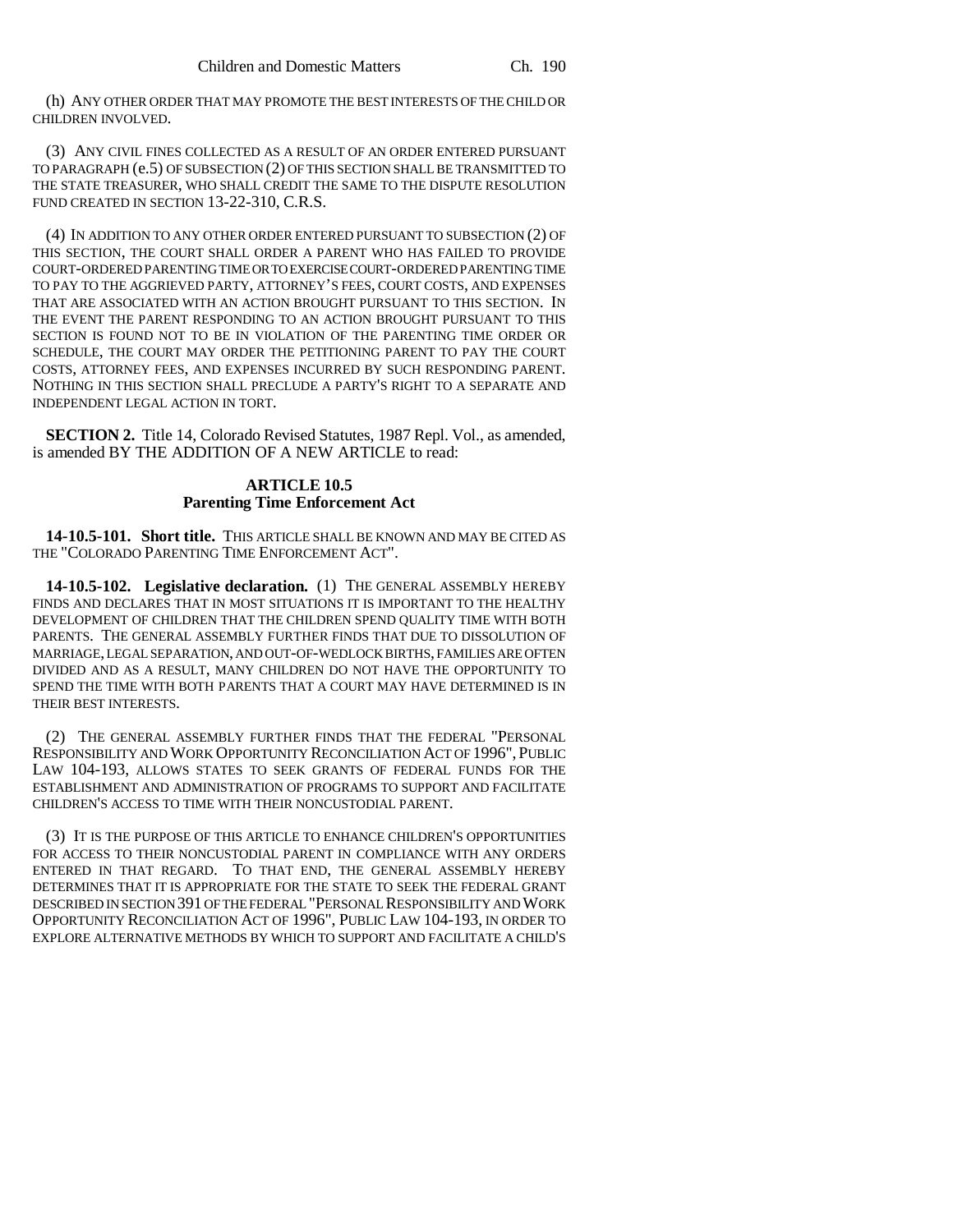ACCESS TO AND TIME WITH HIS OR HER NONCUSTODIAL PARENT IN CONTESTED PARENTING TIME PROCEEDINGS.

**14-10.5-103. Definition.** FOR PURPOSES OF THIS ARTICLE, "NONCUSTODIAL PARENT" MEANS THE PARENT OF A CHILD WHO IS THE SUBJECT OF A PARENTING TIME COURT PROCEEDING AND WHO, PURSUANT TO A COURT ORDER, EITHER WAS NOT GRANTED CUSTODY BUT WAS AWARDED PARENTING TIME WITH HIS OR HER CHILD OR WHO WAS GRANTED JOINT CUSTODY AND PARENTING TIME WITH HIS OR HER CHILD BUT WHO IS NOT THE PARENT WITH WHOM THE CHILD PRIMARILY RESIDES.

**14-10.5-104. Parenting time enforcement program - authorization.** (1) (a) THE APPROPRIATE STATE AGENCY, AS DETERMINED BY THE GOVERNOR, IS HEREBY AUTHORIZED TO DEVELOP A PARENTING TIME ENFORCEMENT PROGRAM. THE PROGRAM, IF DEVELOPED, SHALL COMPLY WITH ALL REQUIREMENTS AND RESTRICTIONS, IF ANY, SET FORTH IN FEDERAL LAW OR IN FEDERAL REGULATION PROMULGATED BY THE SECRETARY OF THE FEDERAL DEPARTMENT OF HEALTH AND HUMAN SERVICES AND, IF IN COMPLIANCE WITH FEDERAL LAW AND REGULATION, SHALL ADDRESS THE ENHANCEMENT AND FACILITATION OF CHILDREN'S ACCESS TO THEIR NONCUSTODIAL PARENTS BY ANY ONE OR ANY COMBINATION OF THE FOLLOWING METHODS:

- (I) MEDIATION, BOTH VOLUNTARY AND MANDATORY;
- (II) FAMILY COUNSELING;
- (III) PARENTAL EDUCATION;
- (IV) DEVELOPMENT OF PARENTING PLANS;

(V) PARENTING TIME ENFORCEMENT PROCEDURES, INCLUDING MONITORED PARENTING TIME, SUPERVISED PARENTING TIME, OR NEUTRAL DROP-OFF AND PICKUP LOCATIONS;

(VI) PARENTING TIME GUIDELINES;

(VII) ALTERNATIVE CUSTODY ARRANGEMENTS.

(b) THE PARENTING TIME ENFORCEMENT PROGRAM, IF DEVELOPED, MAY BE OPERATED ON A STATEWIDE BASIS OR ON A REPRESENTATIVE PILOT BASIS.

(2) THE SELECTED STATE AGENCY SHALL MONITOR, EVALUATE, AND REPORT ON THE PARENTING TIME ENFORCEMENT PROGRAM, IF DEVELOPED, IN ACCORDANCE WITH THE REGULATIONS PRESCRIBED BY THE SECRETARY OF THE FEDERAL DEPARTMENT OF HEALTH AND HUMAN SERVICES. SUCH AGENCY SHALL ALSO EVALUATE AND REPORT ON THE EFFECTIVENESS OF THE AMENDMENTS MADE TO SECTION 14-10-129.5, AS CONTAINED IN HOUSE BILL 97-1164.